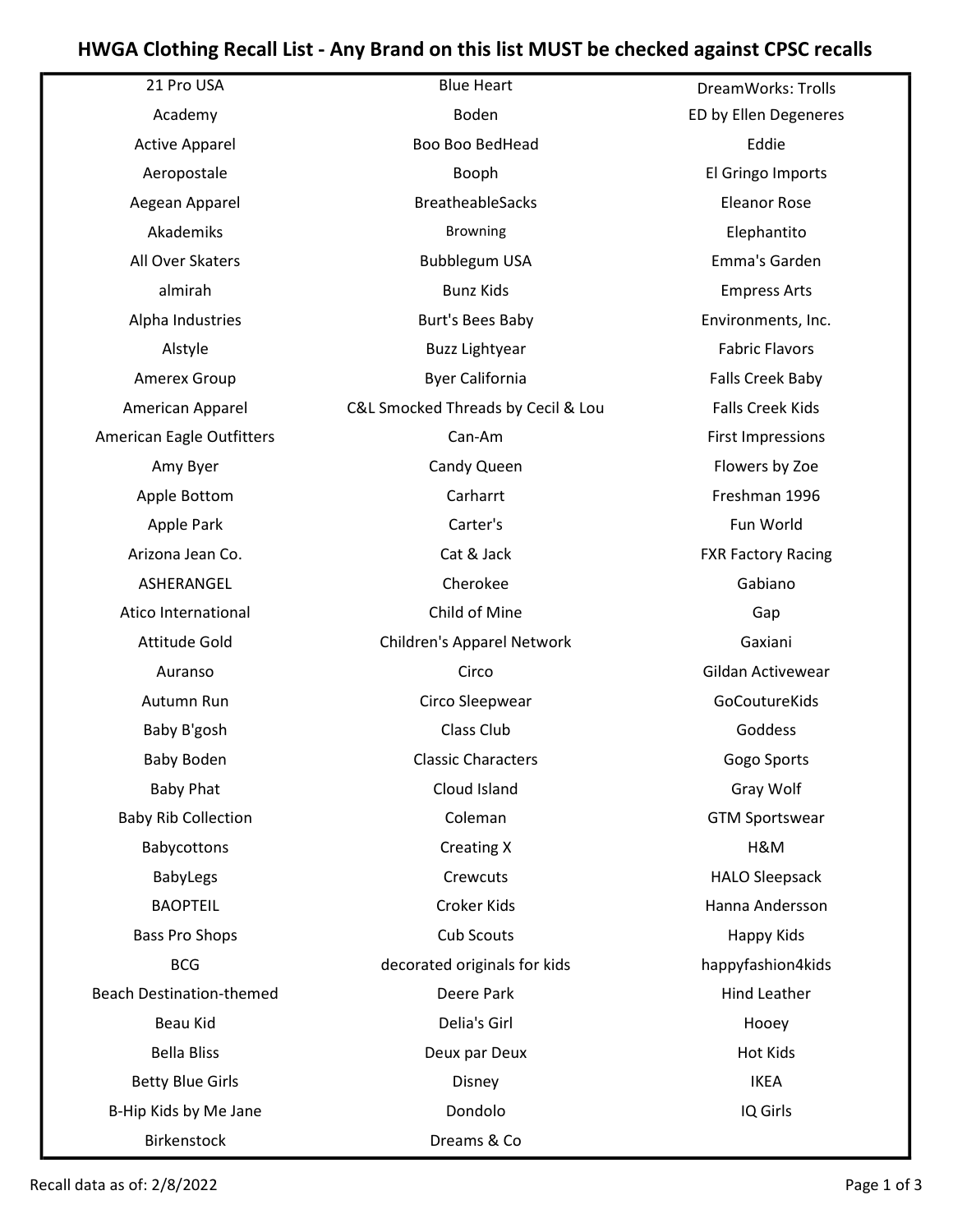## HWGA Clothing Recall List - Any Brand on this list MUST be checked against CPSC recalls

| J. Bailey                  | Lili Gaufrette              | <b>MZB</b>                |
|----------------------------|-----------------------------|---------------------------|
| J. Crew                    | Lilli Lovebird              | Nat & Jules               |
| J.Stone                    | Lily of New York            | <b>Native Creation</b>    |
| Jewel                      | Lion Force                  | New York                  |
| Joha                       | Little Giraffe              | Niko's SPORTSLINE         |
| John Deere                 | Little Marc Jacobs Swimwear | North Sportif             |
| Johnnie B.                 | Little Mass                 | Nursery Rhyme Play        |
| Joules USA                 | Little Willy's              | Nurses Choice             |
| Junk Food                  | Livie & Luca                | OK                        |
| Just a Girl                | Livly                       | Okie Dokie                |
| <b>Just Blanks</b>         | Locks All Over              | Old Navy                  |
| <b>Just Fab Girls</b>      | London Bridge               | Old Skool                 |
| Just One You               | Luxe Satin                  | O'Neill Pluto             |
| <b>JW Crawford</b>         | M&Ms                        | P.J.s by My Clothes       |
| K.J. Sportswear California | M.M.M.                      | P.Jamas                   |
| Kahn Enterprises           | Mad Engine                  | PajamaGram                |
| Kani Gold                  | Made in China               | Papa Bear Lougeabouts     |
| Keds                       | Made with Love by Place     | Paw Patrol                |
| Kiddie Korral              | <b>MAM DAD KIDS</b>         | Pelle Pelle               |
| Kidgets                    | Marci & Me                  | Petit Lem                 |
| Kids Korner                | Maria Elena                 | Pink Angel                |
| Kiwi Industries            | Marvel                      | PL Sleep                  |
| Klever Kids                | Matilda Jane                | Prairie Mountain          |
| Kmart                      | Me Jane Kids                | <b>Precious Cargo</b>     |
| Koala Baby                 | Mecca                       | Prince of Sleep           |
| <b>Kreative Kids</b>       | Midwest-CBK                 | Puma                      |
| <b>KTM North America</b>   | <b>MIKI HOUSE</b>           | Purebaby                  |
| Kyber Outerwear            | Miletta                     | QH                        |
| L.A. Fashion Hub           | MIM-PI                      | Ragdoll & Rockets         |
| L.L. Bean                  | Mini Boden                  | <b>RDG Global</b>         |
| La Paloma                  | Mini Lunn                   | RH (Restoration Hardware) |
| Land's End                 | Minika                      | <b>Richie House</b>       |
| Laura Ashley               | MJ Collection               | Rim Rocka                 |
| Lazy One                   | <b>MJC</b>                  | Ripzone                   |
| Lightning McQueen          | Monkeez & Friends           | Roberta Roller Rabbit     |
| Lil Phat                   | My Little Pie               | <b>Rock Mask</b>          |
| Lila + Hayes               | My Michelle                 | Rothschild                |